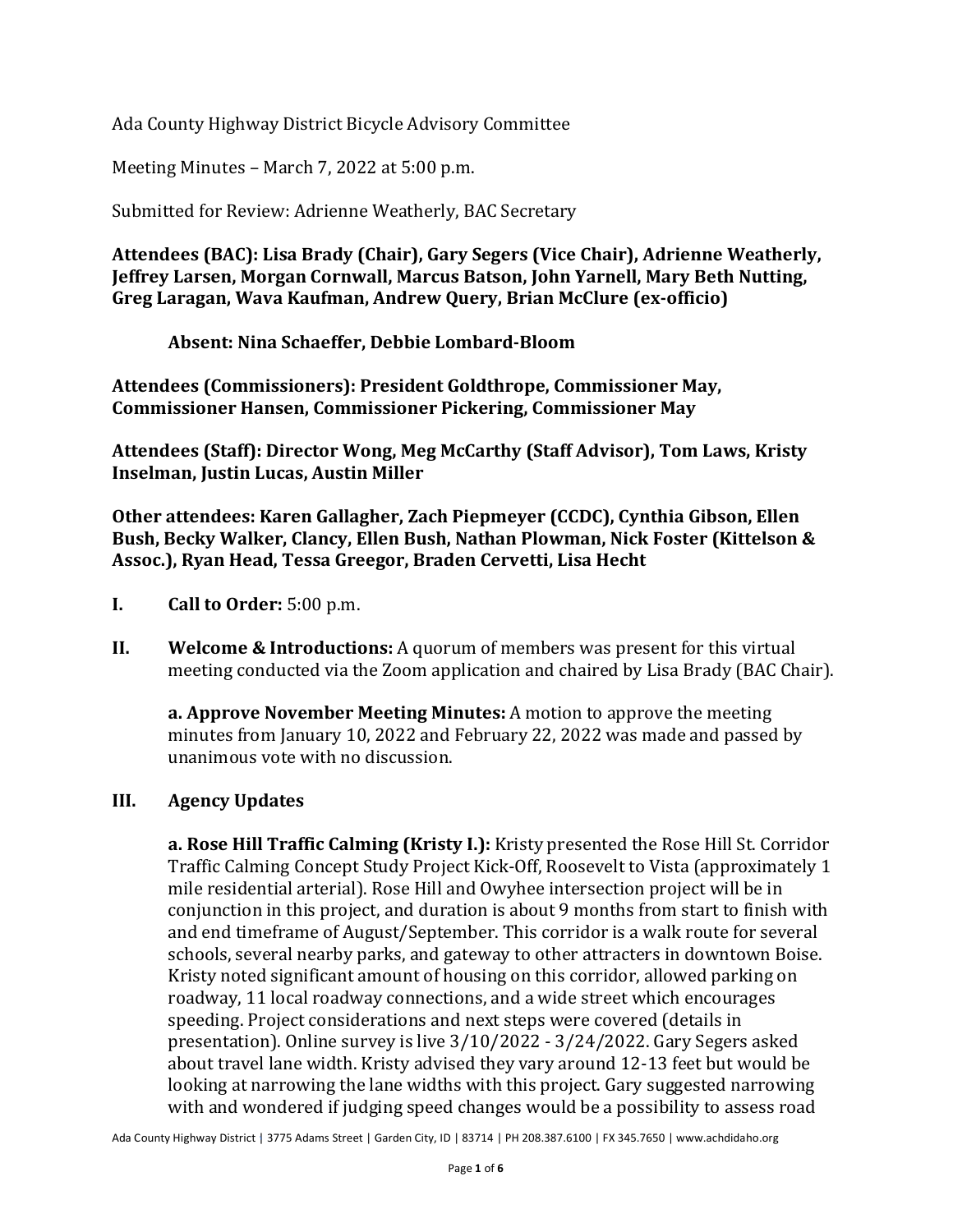diet need. Kristy stated road diets usually consists of removal of travel lane, but considering removing center lane and other options/recommendations are currently welcome. Gary asked if Kristy will come back after public input, and Kristy agreed to come back after draft alternatives are available. Mary Beth and Lisa thanked Kristy for her work on this project as it is a concern, and Kristy noted she has walked this corridor and agrees it is not currently a comfortable corridor.

**b. Impact Fees (Austin M.):** Last summer commission directed staff to revise impact fee ordinance by July 1, 2022. An impact fee is money paid imposed as a condition of development to ensure development pays its proportionate share of the cost of system improvement needed to serve development. State statute requires Capital Improvement Plan (CIP) based methodology for how to determine what/how fees are charged. Impact fees are based on CIP, then roadway improvements are determined based on growth and where growth is occurring. Fees cannot be used for maintenance or other incidentals. Austin provided a map of current CIP projects and a list of staff recommended changes and updates, including updating project costs for active projects, removed completed projects, updated service area balance, increased eligibility for miscellaneous items such as removal of obstructions, and updating the ITE Trip Generation Manual 11th Edition. Austin shared the Unfunded List (in progress) of projects but noted right of way acquisition for said projects are still working on being funded, with a summary of key impact fee rates schedule provided to share financial impacts of projects. State statute does allow certain portions of development if they fall under Idaho Code for Affordable Housing, in which case general fund monies would be used to fund system improvements in lieu of an impact fee. Austin outlined next steps for updates including meeting with advisory groups, presenting to the ACHD Commission on April 6, a public hearing on May 25, with an effective date of July 1. Marcus inquired if roadway improvements were only about adding more lanes or overall improvements. Austin clarified that yes, that is a feature, but other design elements such as bicycle lanes and pedestrian facilities are factored in improvements, but ultimate design details are worked out outside of setting aside CIP funding. Marcus asked question about roadway maintenance, and Austin clarified initial assessment is to determine initial cost of roadway improvement and other considerations such as maintenance costs are determined elsewhere in the process. Lisa asked about the accuracy of the map as we move through time. Austin noted the CIP map is a 20-year projection which is updated every 4 years. Greg asked about conditions of approval regarding roadway improvements and noted frustrations from public when projects are approved but without roadway improvement conditions. Austin stated sometimes conditions of improvement are required in certain situations, such as subdivisions. However, some improvements are problematic if construction projects are not continuous (i.e. bicycle lanes for 150 feet but then next roadway improvement not scheduled to occur until future, so bike lane disappears). Right of way acquisition is also a consideration. Commissioner Pickering asked Austin to bring roadway cost breakdown to the Commission to make decisions regarding budgeting. Questions and comments for Austin can be reached at amiller@achdidaho.org.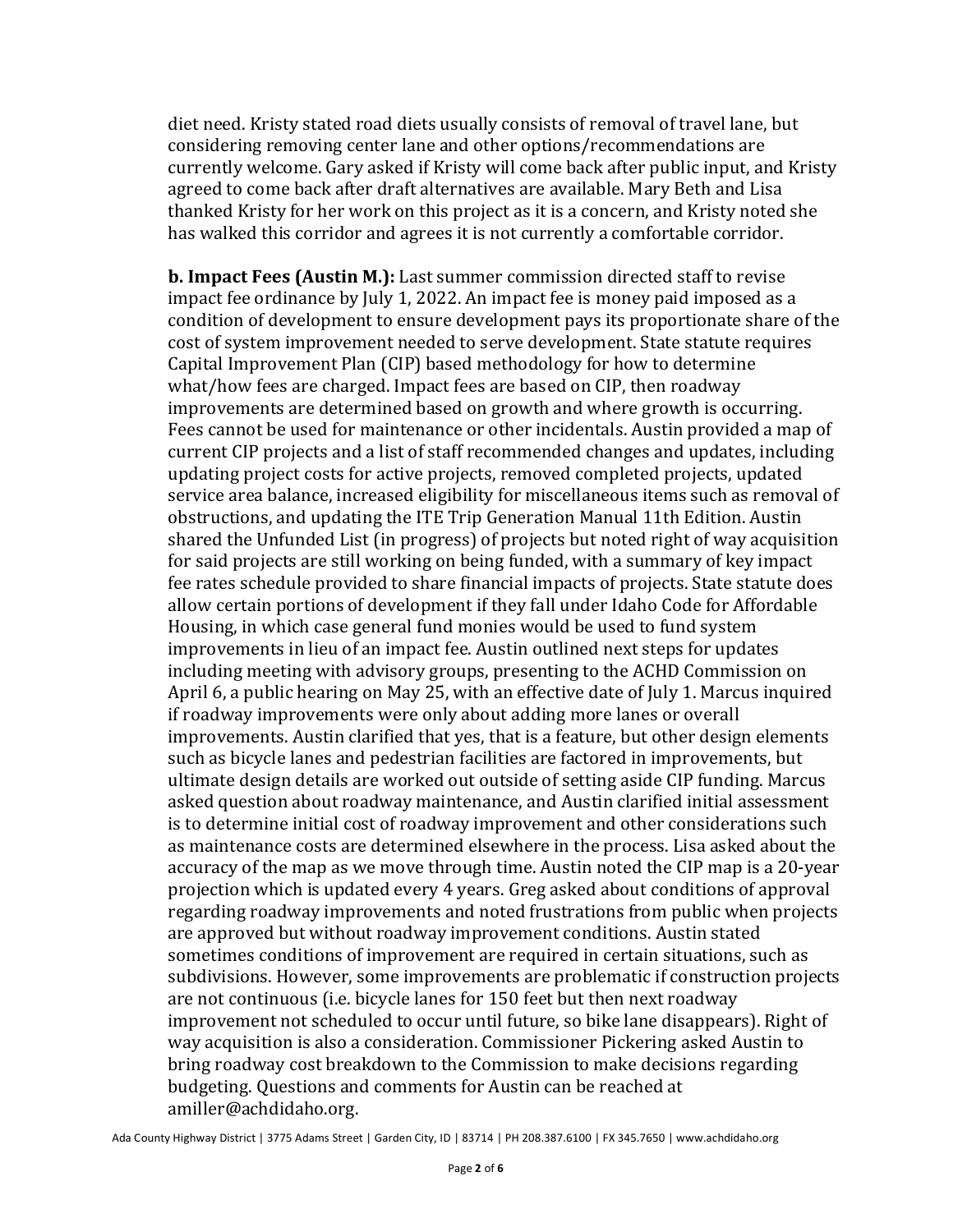**c. 8th St. Update Post PIM (Tom L. and Zach P.):** Tom provided a brief reminder of this project, which was in front of the BAC in a recent past meeting. Tom noted Brooke Green initially led the project but Tom is taking over for ACHD as Brooke is currently at the legislature. Franklin bikeway will tie in well with 8th Street improvements. Tom revisited existing conditions and challenges of the project. He reminded the group of the three alternatives for consideration and provided a concept comparison chart. Zach provided information from public outreach conducted in January into February. In total, 182 people provided comments on concepts. Concept A received the most support for implementation by the public, Concept B was second, and Concept C was least supported. CCDC and ACHD staff convened to discuss options and collectively agreed with the public that Concept A is the best choice. Formal recommendation was requested from the BAC for presentation and request for approval from ACHD Commissioners in April. CCDC is looking to 2023 for construction and ACHD is still working to identify construction timeline. Morgan inquired if same-way traffic was considered for 8th and 9th, respectively, and Tom provided historical background and noted focus at this time was only on 8th. Tom noted maintenance project is slated for 9th as well and other options are a possibility for the future. Morgan noted the logic in having cyclists move in the same direction as traffic, which makes looking at 8th and 9th as a tandem project the logical consideration. Jeff wondered if there was some attribute about Concept C that drew property owners to that concept. Tom noted it was important to property owners to keep as much parking as possible, and Zach concurred. Gary asked questions regarding consistency in design and bicycle travel logistics and Zach addressed Gary's logistics questions. Tom answered Lisa's inquiry about protected bike lanes, and Tom confirmed moving forward with every arterial project moving forward, the bike lane needs to be protected, and that is ACHD's plan. Lisa recommended a motion to move forward with writing a letter of recommendation to ACHD, Gary seconded motion. Marcus recommended moving forward with recommendation for Concept A, Jeff Larsen supported Marcus's recommendation. Other members agreed by voice and signing. All ayes, recommendation passed to proceed with letter of support for Concept A.

**d. Bike Facility Inventory and Bike Map Update (Meg M.):** Bike map is being updated. The Bike Map Subcommittee needs to reconvene next week around an hour meeting and an hour to review to provide feedback to Edinson. Meg asked current members (Andy, Morgan, Wava, Mary Beth). All current members agreed to meet. Meg proceeded to share bicycle facility data and explained technicalities and features of the map. The plan is to work with Meg, intern, and chip seal team and review CIP, other projects to find fixes to roadways with the "low-hanging" fruit first and work toward more challenging project. Meg will be sharing link via email for BAC review. Gary asked about chip sealing, and Meg stated if the roadway has bicycle lane along with roadway, chip sealing and repainting can be utilized more efficiently on multiuse lanes to make a better bicycle facility. Jeff stated one challenge of bike lanes are obstructions in bike lanes and asked about what will be done about such anomalies. Meg stated there are notes in the map pictures about such anomalies and, if not, then please advise so it can be noted. Greg asked if any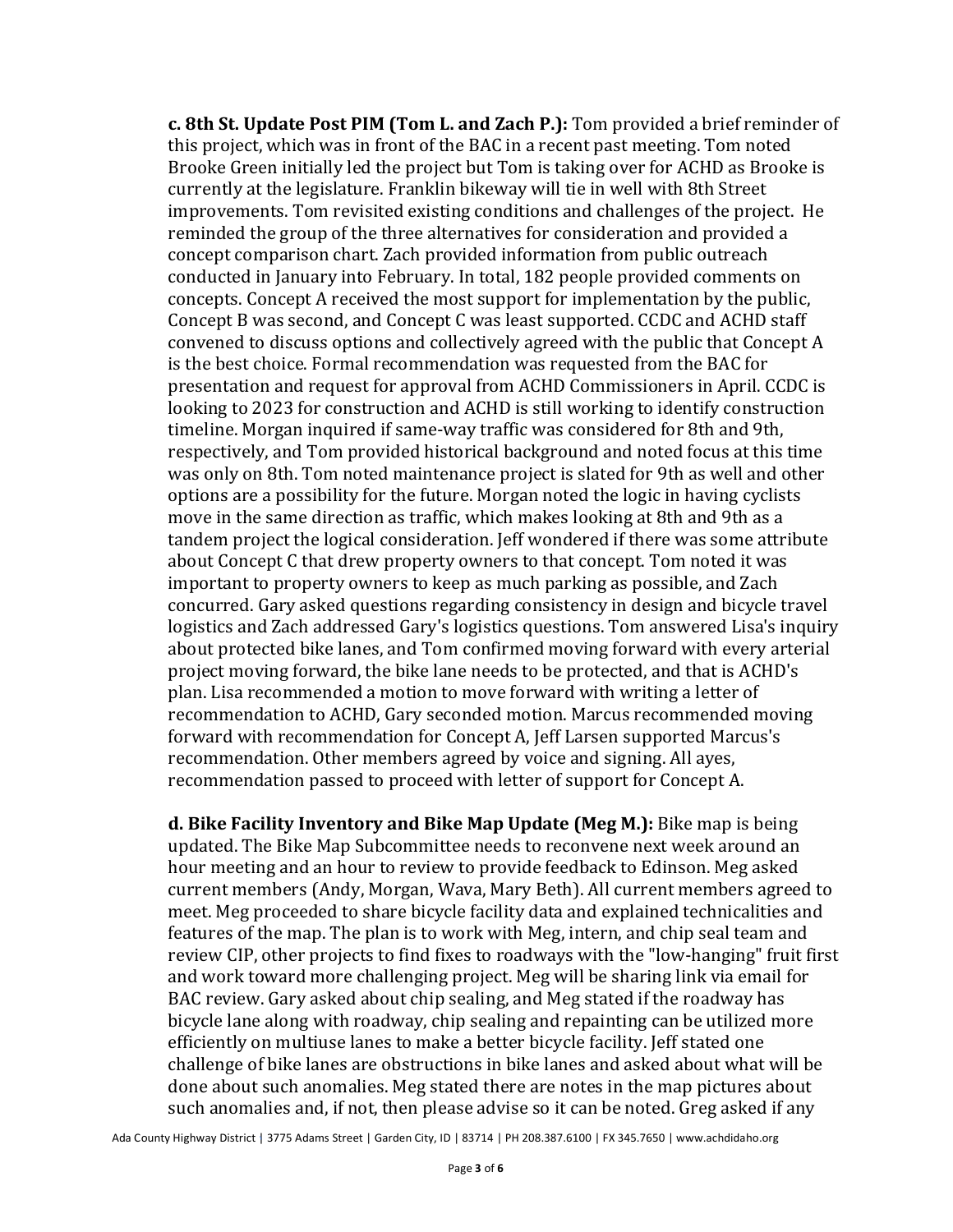efforts have been made to try and reconcile bike inventory against master bike plan to show major disconnects between the two. Meg stated this has not been done yet but offered BAC to look at this. Greg stated this as a next logical step to see where failings are with existing plan. Gary stated he is working in subcommittee regarding policy and updating roadways to bikeways plan and commended Greg for suggesting integration for a good look at facilities in the county.

## **IV. Action Items**

**a. Access to Opportunities RAISE Grant Letter of Support (Ryan H.):** Ryan asked for approval to send in letter of support for a grant application. Most recent infrastructure bill included a grant program (Rebuilding American Infrastructure with Sustainability and Equity). Minimum project size is \$5 million. ACHD is proposing planning grant to do planning and design of several projects. Program targets historically disadvantaged communities or areas where there has been historic lack of investment. In Ada County there aren't a lot of them, which is good, but some have been identified by federal government and ACHD took a look at them. April 14 is the deadline for grant and ACHD is working on proposal already, so BAC letter of support requested tonight. Ryan shared map of projects (Grant application name is Access to Opportunity) Projects identified would be Glenwood, portions of Garden City, Fairview Avenue at Cole Rd., Phillippi/Orchard area and portions of central and west Bench. Some details included improvement to Glenwood hill to widen sidewalk to make it a multiuse pathway. Mountain View from Glenwood to Cole to extend and connect to future Mountain View bikeway into residential section to Goddard Street, 10th Street to 43rd Street & Ustick, crossing to connect to Chinden and 43rd, 40th Street for sidewalks, 38th St bike and pedestrian crossing where fatality has been, Fairview Avenue from Cole and down the hill, Allumbaugh Street, Irving St., Phillipi bikeway to add pedestrian facilities, and Franklin near the mall along railroad. Lisa expressed support for projects and noted several BAC members thumbs up and hand claps. Gary expressed desire for more to be done on Adams Street near the fairgrounds. Morgan expressed support and glad to see 43rd Street corridor area on the list. Lisa proposed motion to provide Ryan with letter of support for proposed projects in support of grant request. Ryan clarified for Gary that a discussion on Adams is in neighborhood plan, just not included in this grant request based on grant criteria. Commissioner Goldthorpe noted Ryan's group and City of Boise worked together to work through identification of projects and Idaho had almost all but excluded themselves from the opportunity for this type of funding. Wava seconded motion. All ayes except Gary Segers opposed, motion passed.

## **V. Discussion Items**

**a. Traffic Calming (Lisa B.):** Discussion of Draft Policy 5104.2.2 by Commissioner Hansen. He stated most complaints have to do with speeding and the concept of people driving what the conditions will allow. Commissioner Hansen explained two different types of system thinking (automatic versus mindful thinking) and how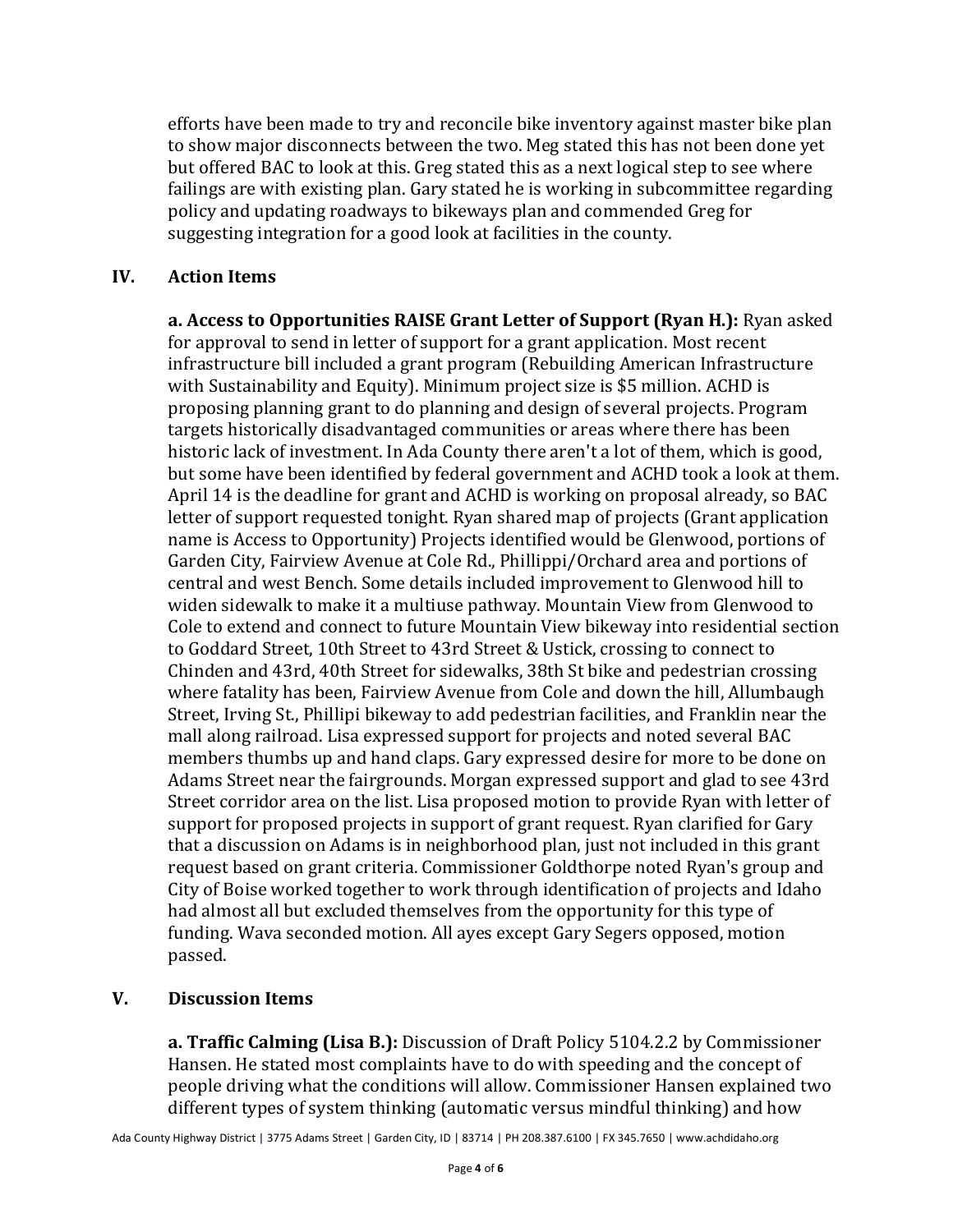ACHD is full of wide roads which encourages automatic thinking, leading to speeding. Thus far, neighbors have been charged with the responsibility of gathering signatures and organizing groups to mitigate speeding, which is where speed bumps have come from (Kootenai, for example). Nez Perce and Bergeson are other great candidates per Commissioner Hansen. Under old policy, arterials are not considered for traffic calming (think Rose Hill). Commissioner Hansen recommended starting process of examining worst-offending streets regardless of roadway type status as candidates for traffic calming. Perhaps future grant funds could be used for traffic calming measures. Commissioner Hansen requested a read through the policy Lisa sent out on 3/1/2022. Commissioner Pickering noted her district has a lot of renters not necessarily able to collect signatures. Agreed that most dangerous roads should be prioritized as highest need. Commissioner Pickering thanked Commissioner Hansen and hopes feedback can help tweak the policy so roadways are prioritized in an equitable way. Marcus stated he liked the idea of bringing up concerns without having to collect a lot of signatures to get noticed and people can address issues upon road design. Lisa sees this opportunity as a tool to improve roadway safety and slow drivers down as traffic crashes and deaths are increasing throughout the country. Greg suggested perhaps a more robust speed management process to aid in best assessment. Gary suggested a couple BAC members convene to scrub through policy and come back to provide input on draft policy. Commissioner Hansen was amenable to request and encouraged input. Lisa thanked Commissioner Hansen for advocating for public safety.

## **V. Open Public Comment**

- **\* Cynthia Gibson:** 8th and 9th street neighbors came together to sign a petition for traffic calming to Fort/Union to encourage more bicycle commuters. From Union south, both streets are a couplet into downtown and beyond. Cyclists would go both ways on 8th Street with 8th St. concept plan, but Cynthia concurred with Morgan that 9th St. should also be looked at since there is no safe way to get from 9th Street to 8th Street and requested improvements at Washington and 9th for increased safety for Boise High School students.
- **\* Clancy:** Regarding bicycle lane data, inquiring when info will be available to the public. Meg stated she isn't sure when it will be available yet. Meg noted PAG has been working on a map as well and noted in a perfect world a comprehensive interactive map on ACHD website would be available. However, such technology is forthcoming and pending sometime in the future. Clancy inquired about possibility for Orchard/Chinden facility upgrades for pedestrians. Ryan Head stated Chinden is not within ACHD jurisdiction, and Orchard has complexities which makes upgrades more challenging. Though this is an intersection that could be considered for the future, other more viable projects at this time were better candidates for the grant request.